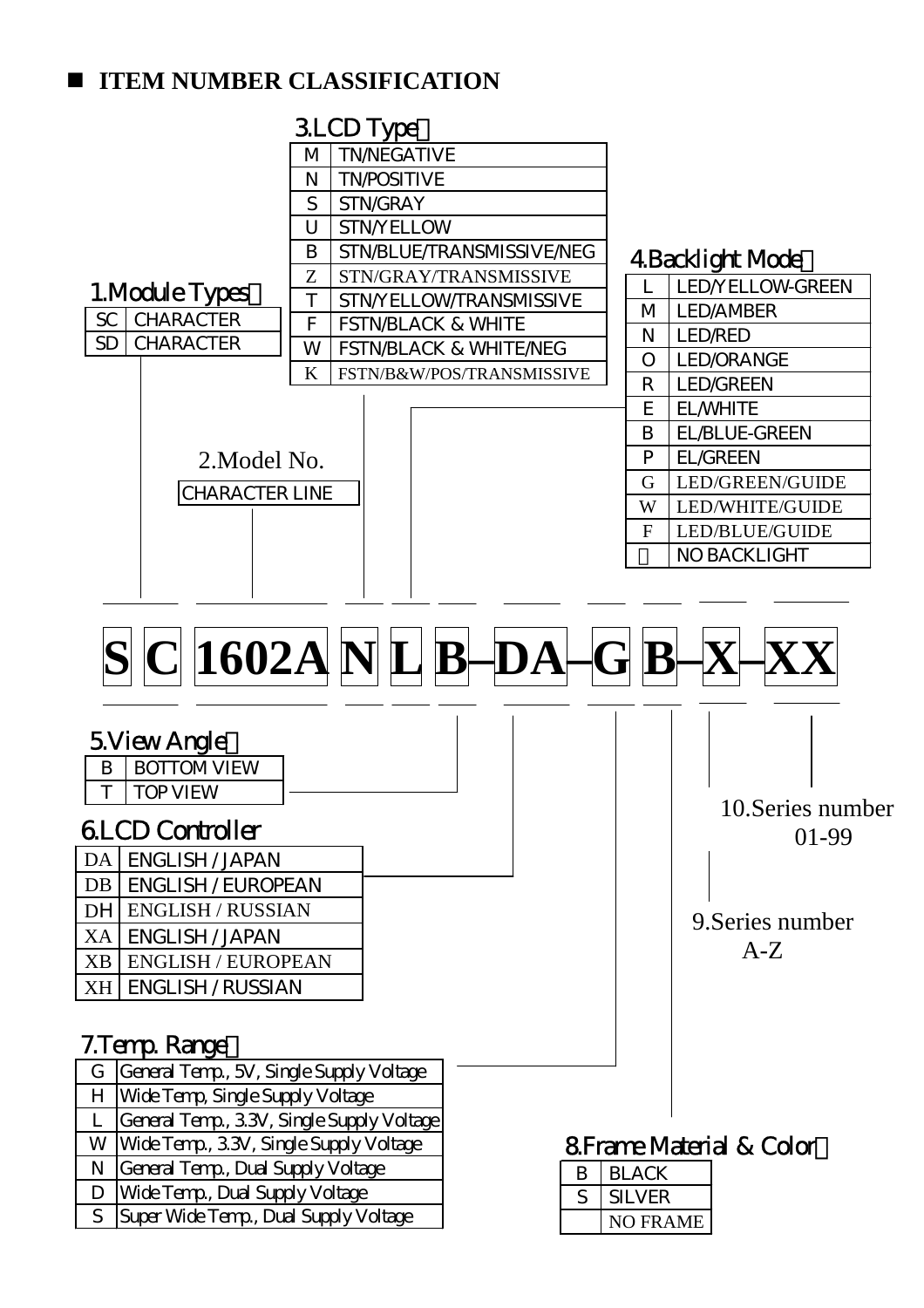## **IFEM NUMBER CLASSIFICATION**